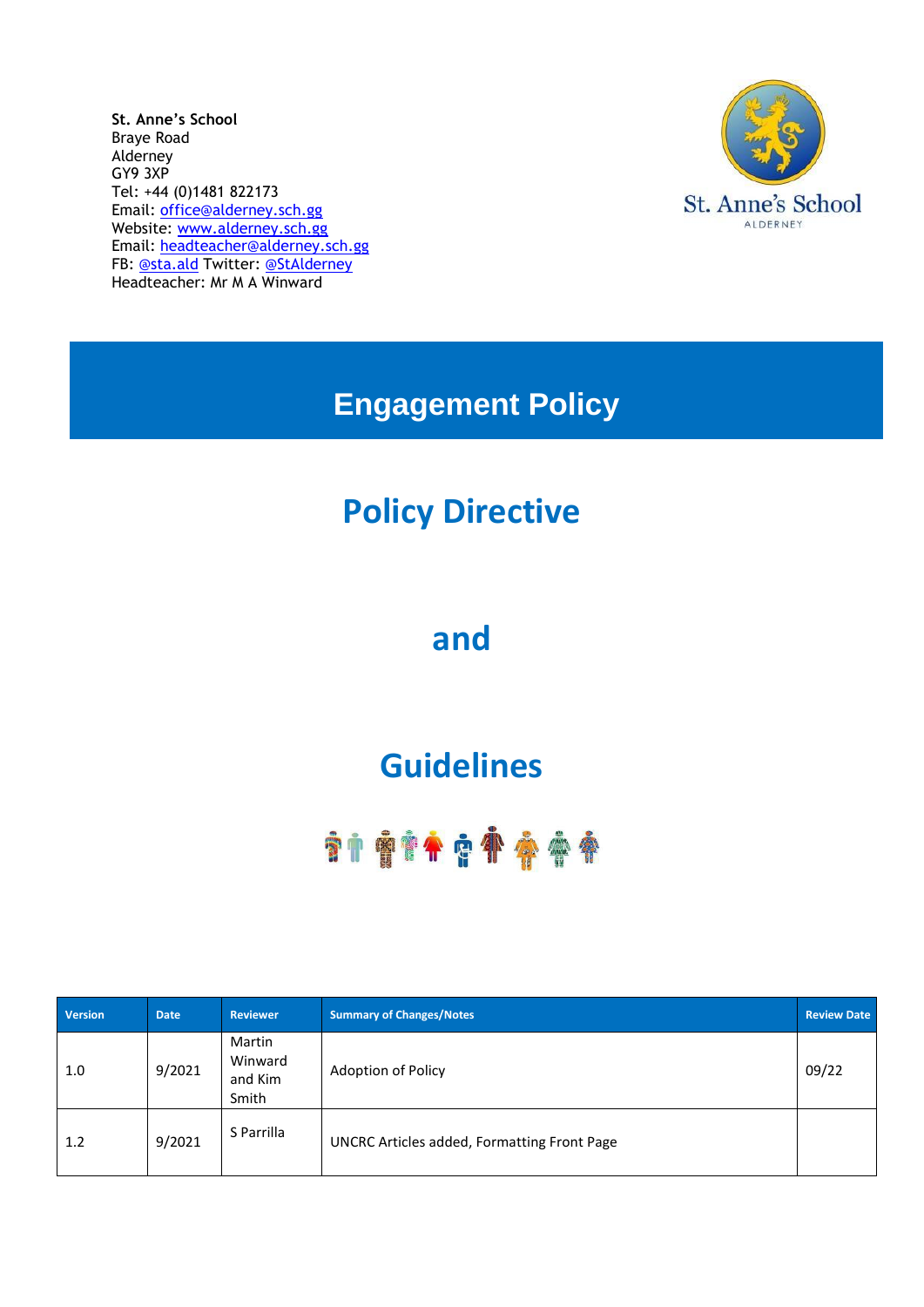Convention on the Rights of the Child

At St Anne's School we respect the rights of the children and adults in our school, community and beyond and aim for each school policy to adhere to Articles from the UN's Convention on the Rights of the Child*.*

In this policy, we are working towards the following articles:

*Article 3: The best interests of the child must be a top priority in all things that affect the child. Article 12/13: Every child has the right to express their views, feelings and wishes in all matters affecting them. Article 16: Every child has the right to privacy Article 19: Children must be protected from violence, abuse and neglect at all times.*

*Article 28: Every child has the right to an education.*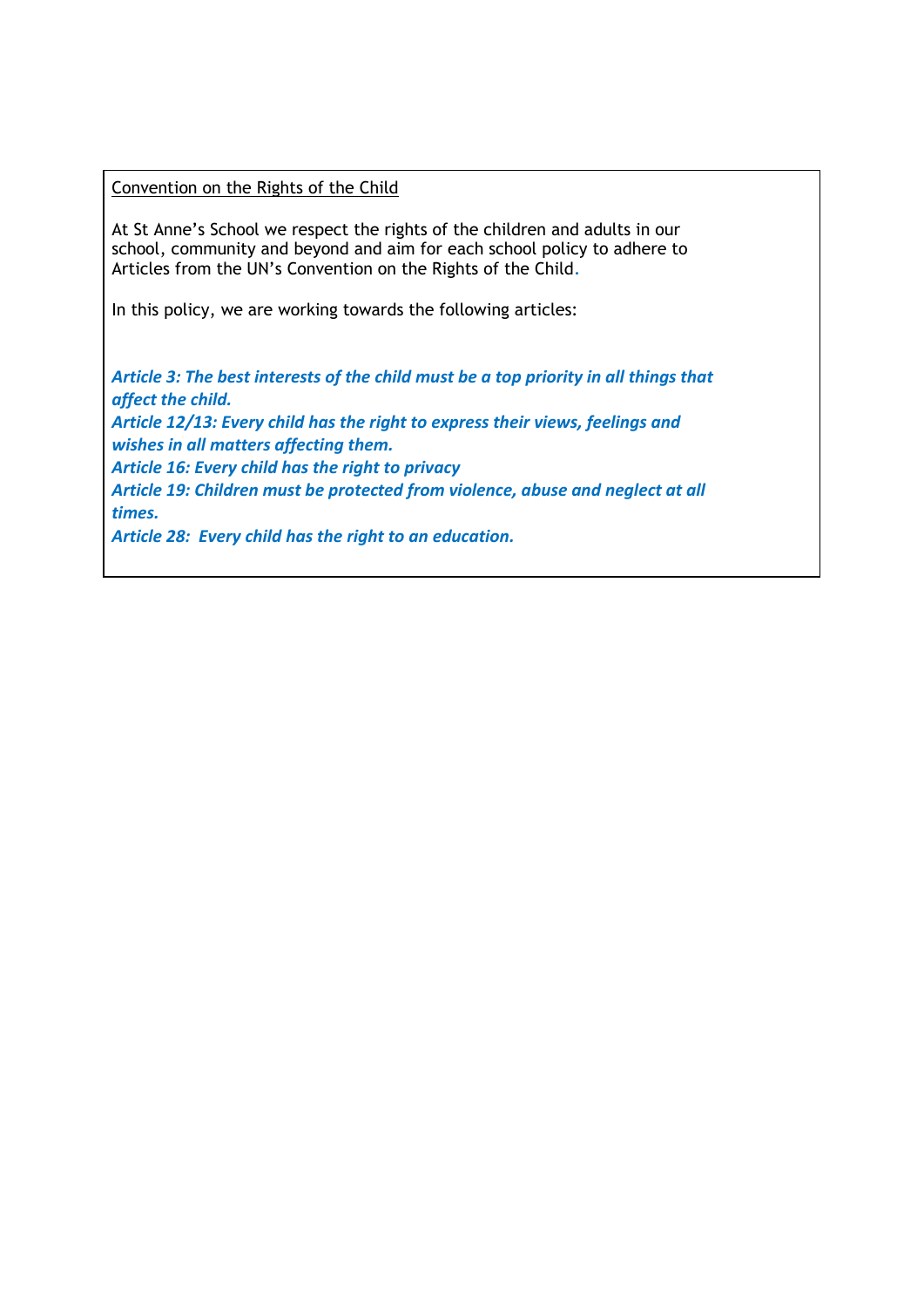### **1. Introduction**

Our policy is to enhance a child's self-esteem and respect for others and their environment, both within school and the wider community, to create a culture of excellence and of aspiration in all school activities. Through this shared belief we aim to promote meaningful and effective learning in a positive and friendly atmosphere where pupils learn to make the right choices for the right reasons. All aspects of this policy apply equally to everyone in the school community regardless of gender, gender identity, belief or ethnicity.

This policy was written following consultation with Pupil Council Members (Years 5 to 10), staff and parents.

#### **At St Anne's School, we believe that:**

- If pupils are engaged positively with their learning or in their interactions with other people, then poor behaviour will not be an issue;
- All behaviour is communication; and
- **Routines, Relationships and Responses (3Rs)** are the elements that underpin and stabilise people allowing them to engage positively in aspects of their life whether that be school, work or their personal life.

We believe that, in order to establish behaviour change, we may need different strategies for different pupils and sometimes in different situations. There is not a single approach that works for all pupils.

### **2. Legislation and statutory requirements**

This policy is based on advice from the Committee *for* Education, Sport and Culture, States of Guernsey. For more information on these policies, the hyperlinks are attached on the underlined sections below.

- Promoting good behaviour in schools (February 2019);
- [Behaviour and discipline in schools](https://www.gov.uk/government/publications/behaviour-and-discipline-in-schools)
- [Searching, screening and confiscation at school](https://www.gov.uk/government/publications/searching-screening-and-confiscation)
- [The Equality Act 2010](https://www.gov.uk/government/publications/equality-act-2010-advice-for-schools)
- [Use of reasonable force in schools](https://www.gov.uk/government/publications/use-of-reasonable-force-in-schools)
- [Supporting pupils with medical conditions at school](https://www.gov.uk/government/publications/supporting-pupils-at-school-with-medical-conditions--3)
- Managing [School](http://bridge/teamsite/education/policies/Exclusions/2017.08.28%20EXCLUSION%20-%20Managing%20School%20Exclusions%20.pdf) [Exclusions](http://bridge/teamsite/education/policies/Exclusions/2017.08.28%20EXCLUSION%20-%20Managing%20School%20Exclusions%20.pdf)

It is also based on the [special educational needs and disability \(SEND\) code of practice.](https://www.gov.uk/government/publications/send-code-of-practice-0-to-25) In addition, this policy is based on:

- Section 175 of the **Education Act 2002**, which outlines a school's duty to safeguard and promote the welfare of its pupils
- Sections 88-94 of the **Education and Inspections Act 2006**, which require schools to regulate pupils' behaviour and give schools the authority to confiscate pupils' property

The Engagement/Anti Bullying/Child Protection and Safeguarding Policies deal with most areas of social emotional and behavioural development but they should be read in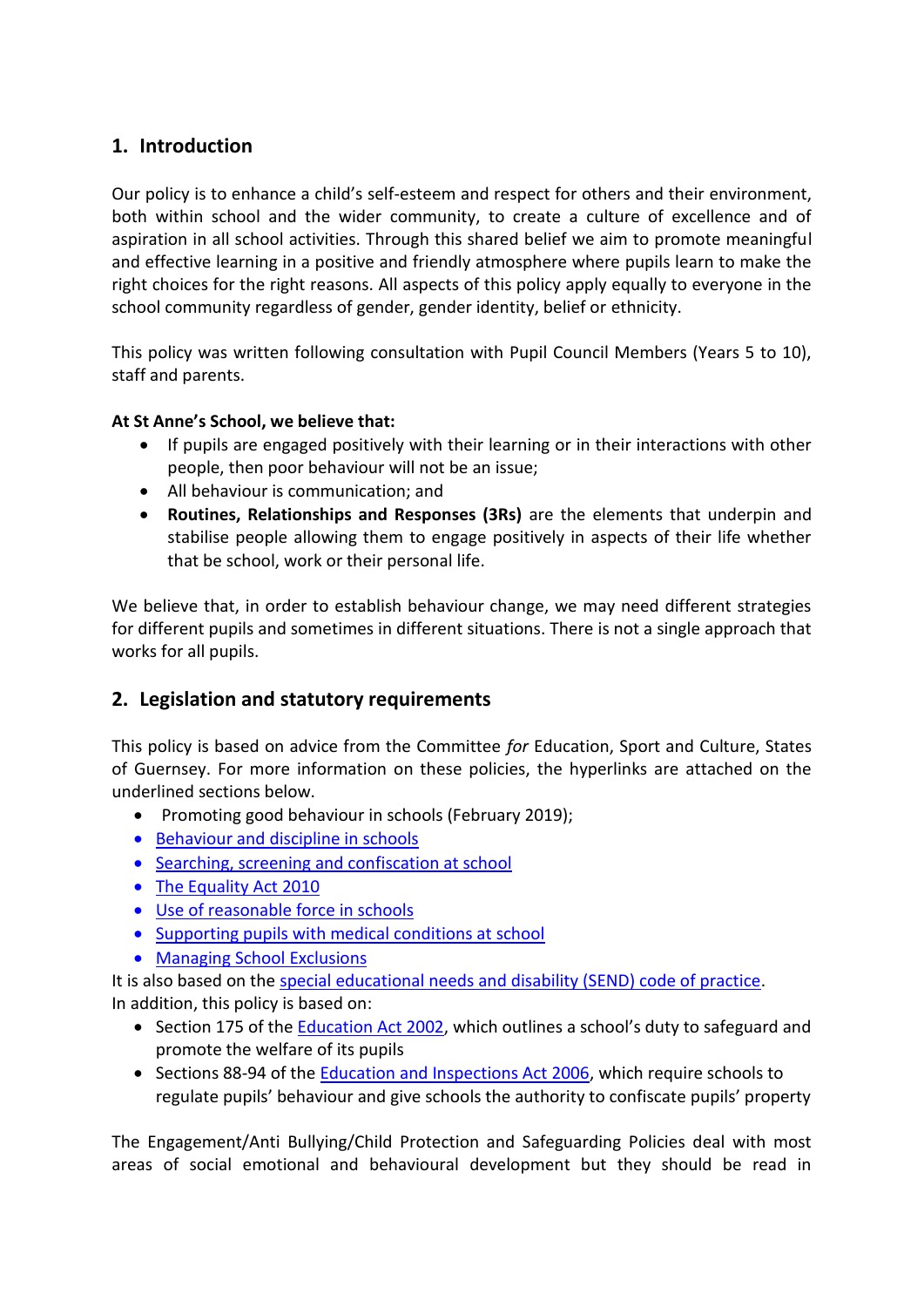conjunction with the Positive Handling Policy.

### **3. Teaching and Learning**

Learning is the central focus of all that we do. We strive to create a stimulating environment and conditions that facilitate every aspect of learning. As a school we work on the fundamental principle that if the 3R's are in place, with consistency, then this gives us the best chance of successfully engaging all pupils in learning.

Teachers are encouraged to create the right climate for learning by using the frameworks offered in the school's policies. However the school recognises the need for teachers to take ownership of the classroom space and the experiences that they provide the pupils with.

#### *'Students who are loved at home, come to school to learn, pupils who aren't come to school to be loved'*

*Nicholas A. Ferroni*

The Engagement Policy:

- Defines the 3Rs and how they are promoted across the school;
- Outlines consistent **routines** that are followed to promote positive engagement;
- Gives guidelines on positive and meaningful **relationships**;
- Gives guidance on **responses** to potentially challenging behaviours;
- Defines the systems used to encourage positive engagement with learning in line with our shared values, whilst linking with emotional and cognitive aspects of learning.



We always encourage our pupils to

- Develop an enquiring mind and a love of learning;
- Use their imagination and be creative in solving problems;
- Show self-respect, self-discipline and self-awareness;
- Work effectively on their own and with others;
- Develop a portfolio of skills;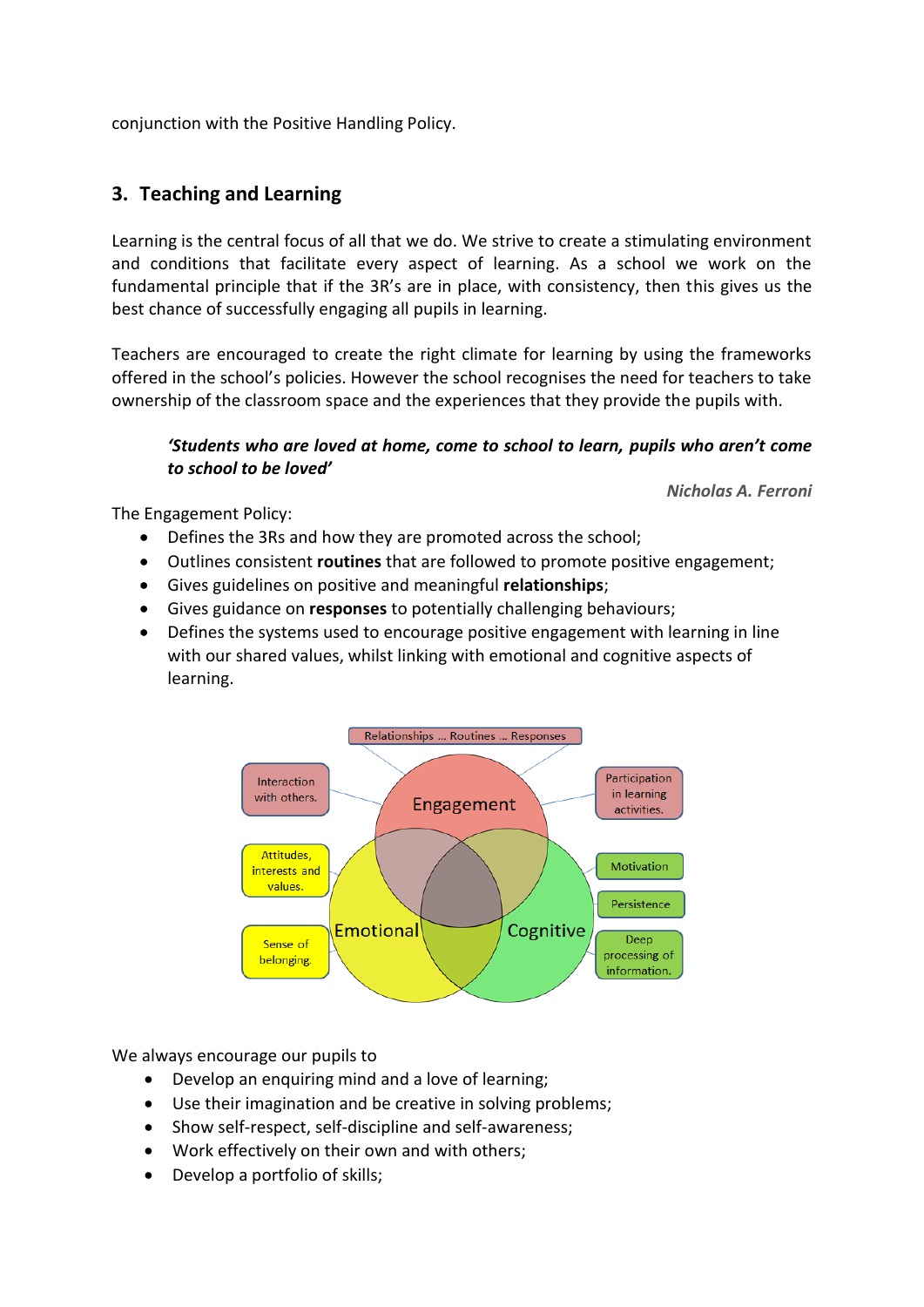- Have high expectations of themselves;
- Show courage and perseverance when facing challenge.

#### **4. Shared values and beliefs**

We aim to ensure that all pupils reach their full potential, regardless of age, disability, marital or parental status, pregnancy or maternity, race, nationality, religion or belief, gender, gender reassignment, sexual orientation, political belief or socio-economic background.

We aim to create a warm, caring, calm and orderly atmosphere of belonging that positively promotes learning and a sense of community. Pupils that feel safe, valued, cared for and successful tend to respond in a more positive and appropriate way; creating an environment that is safe (physically and emotionally) for everyone to enjoy learning as part of a mutually supportive community. If the ethos of the classroom and the school is positive, there will be an atmosphere of mutual respect and enhancement of self-esteem in which pupils are behaving in an actively positive manner, and teaching and learning is leading to achievement.

Achieving consistency of attitude and response by staff gives a sense of security. When pupils are treated consistently, they are able to distinguish between desirable and undesirable behaviour, they begin to feel safe and trust in the predictable environment, enabling them to take risks in their learning.

We promote and encourage the continual development of all staff in their understanding and work with all pupils, including those with social, emotional and mental health difficulties and review our practice regularly. We assist pupils in overcoming behaviour or learning difficulties, when and where these occur. We also:

- Encourage a sense of self responsibility and responsibility for the school and the wider community;
- Develop partnerships with parents/carers which recognise and respect important factors in the home life and experiences of the pupil. Such dialogue supports parents to take a proactive and confident role in the management of their child's behaviour and needs;
- Promote, in all pupils, a sense of self-discipline, self-regulation, self-calming and an ability to take responsibility for their actions;
- Promote pro-social behaviour and support pupils to achieve this:
- Ensure pupils feel safe in their ability to manage their emotions, feelings, behaviour and responses;
- Prepare pupils fully for the world of work or further study, post 16.

St Anne's School follows the UN 'Convention on the Rights of the Child'.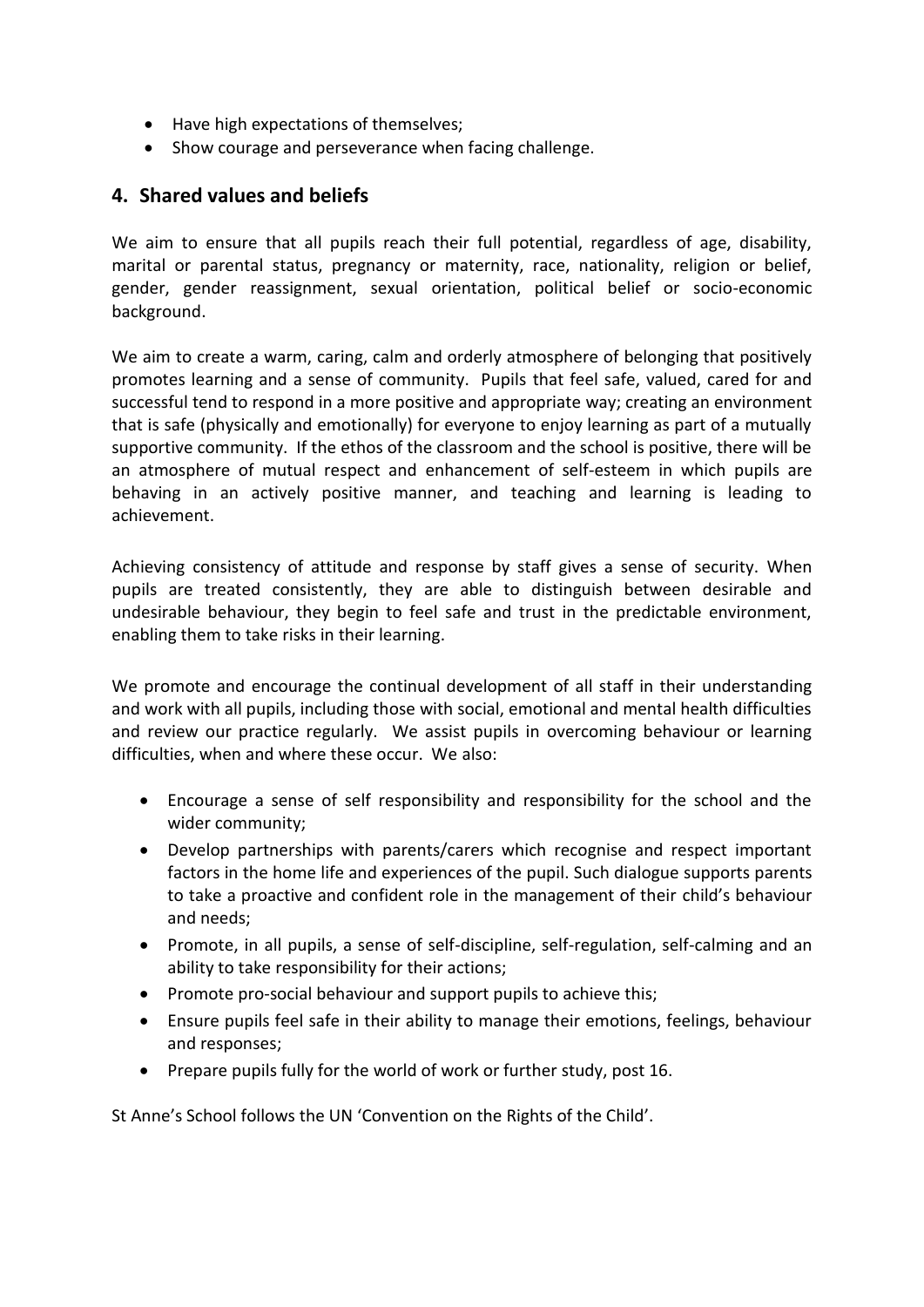### **5. Whole School Expectations**

The 'school rules' are summarised as:

- Respect everyone and all property.
- Be on time and come to lessons prepared.
- Try your best in all of your work.

Furthermore, pupils are expected to:

- Behave in an orderly and self-controlled way;
- Show respect to members of staff and each other;
- In class, make it possible for all pupils to learn;
- Move quietly around the school;
- Treat the school buildings and school property with respect;
- Wear the correct uniform at all times;
- Accept sanctions when given; and
- Refrain from behaving in a way that brings the school into disrepute, including when outside school.

#### **6. Routines**

Children feel safer when things are more predictable; a routine helps them to be calm and to attend to what is important. We aim to establish and maintain routines and to teach each pupil to observe them. This helps to maintain boundaries and support the development of good habits. In turn, this will be transferable and support pupils as they move to other environments and situations.

- Staff are calm and considered about the behaviour that challenges them.
- School expectations are displayed around school.

Routines that we should insist on throughout the school day:

- Pupils arrive at school/lessons on time and are greeted at the door by staff;
- Pupils line up in single file outside classroom;
- Registration at the start of the morning and afternoon sessions and, for secondary pupils, at the beginning of each lesson;
- Putting coats and other belongings away in a locker, or in pupils' own bag (secondary) or hanging them up (primary);
- Have all equipment and planners ready for the lesson;
- Follow the mobile phone policy  $-$  off and away during the school day, unless given permission to use for educational purposes in a lesson;
- Engage with teaching and learning. We recognise that well planned, structured, engaging, differentiated and challenging lessons are crucial elements of good practice. Learning is reviewed throughout the lesson;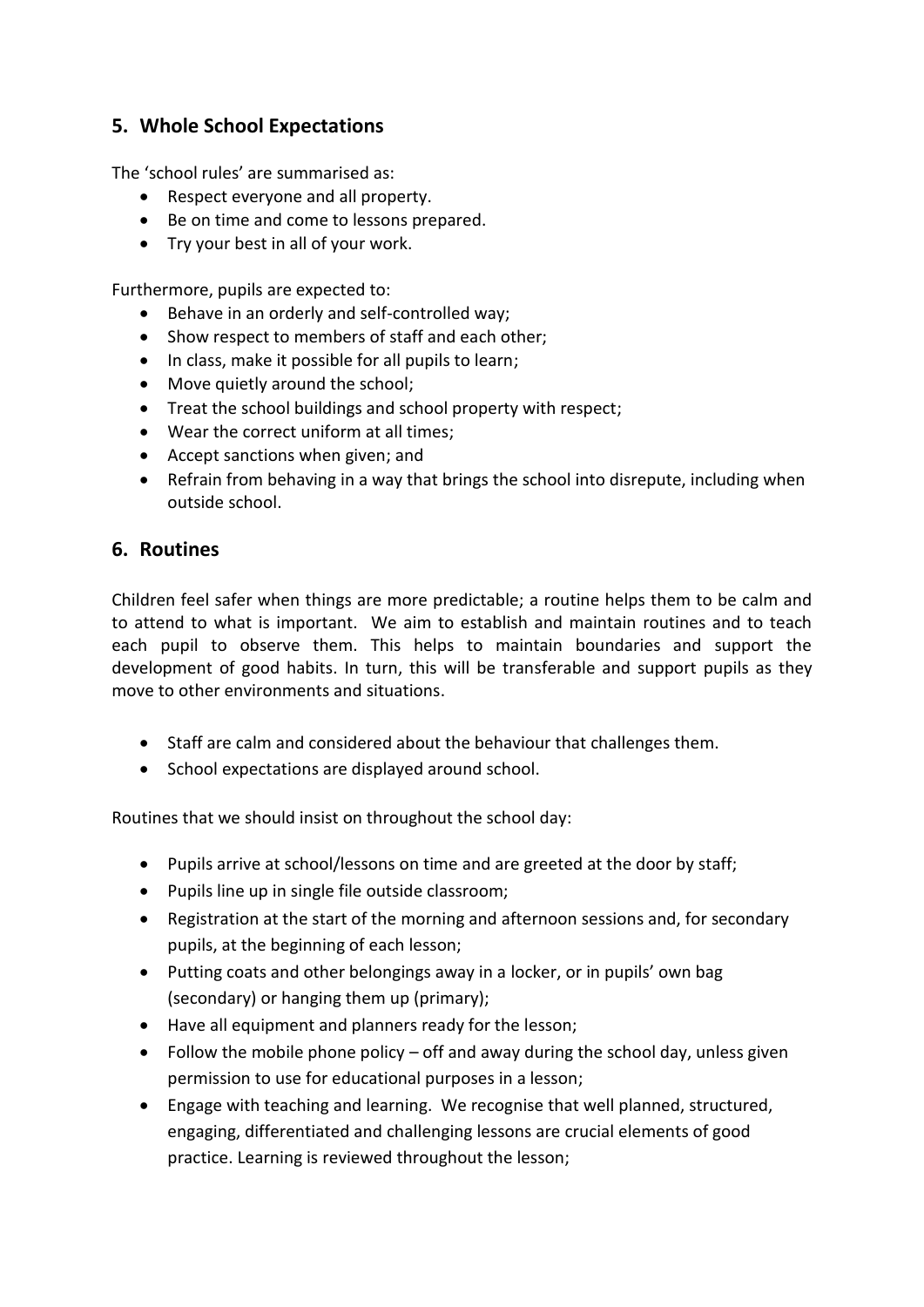- Record homework either in a planner or through an online platform;
- Complete homework and hand it in on time;
- Walk on the left and give way to others on the stairs;
- Uniform to be correctly worn, following the uniform code; and
- Be polite!

#### **7. Relationships**

Relationships between staff and pupils are key in developing positive behaviours for learning and are at the heart of engagement. Pupils need to be heard and understood and feel that they can trust staff. St Anne's is an inclusive setting that promotes equality of opportunity. We appreciate that children are individuals and that, as a result, different strategies will work to motivate them; we do not endorse a one-size-fits-all approach to managing difficult behaviour and encouraging 'pro-social' behaviour.

It is our view that the deliberate, skilful cultivation by the staff member of positive relationships with the pupil is the cornerstone of all successful behaviour management. Staff aim to establish positive relationships from the outset.

Effective relationships are promoted through:

- Unconditional positive regard;
- Clean slate in the next lesson/no favourites;
- Respect for others, including challenge to bullying and a zero tolerance of racist, homophobic and transphobic language;
- Mentoring;
- Engaging with parents; and
- Staff modelling good behaviour.

Transition information is shared with teachers as children move from Reception to Y1, Y2 to Y3, Y4 to Y5 and Y6 to Y7 to enable relationships to start to develop as soon as the pupils move into a different class.

#### **Relationship with parents**

St Anne's endeavours to promote good relationships with parents and carers. Different opportunities for face-to-face meetings are built into the school calendar. We attempt to positively involve parents/carers in all aspects of their child's learning and behaviour. The Class Teacher, Tutors, SENCo/Inclusion Manager and Senior Leadership Team all play key roles in developing and supporting these positive links and enabling relationships. At times, it will be appropriate to support pupils, who are struggling to meet the expectations and standards of behaviour expected, through other means, for example, but not limited to:

- Reward or sticker charts;
- Engagement Report on SIMS:
- Involvement of other agencies (Les Voies Outreach, School Attendance Service, CAMHS, Educational Psychology Service etc.);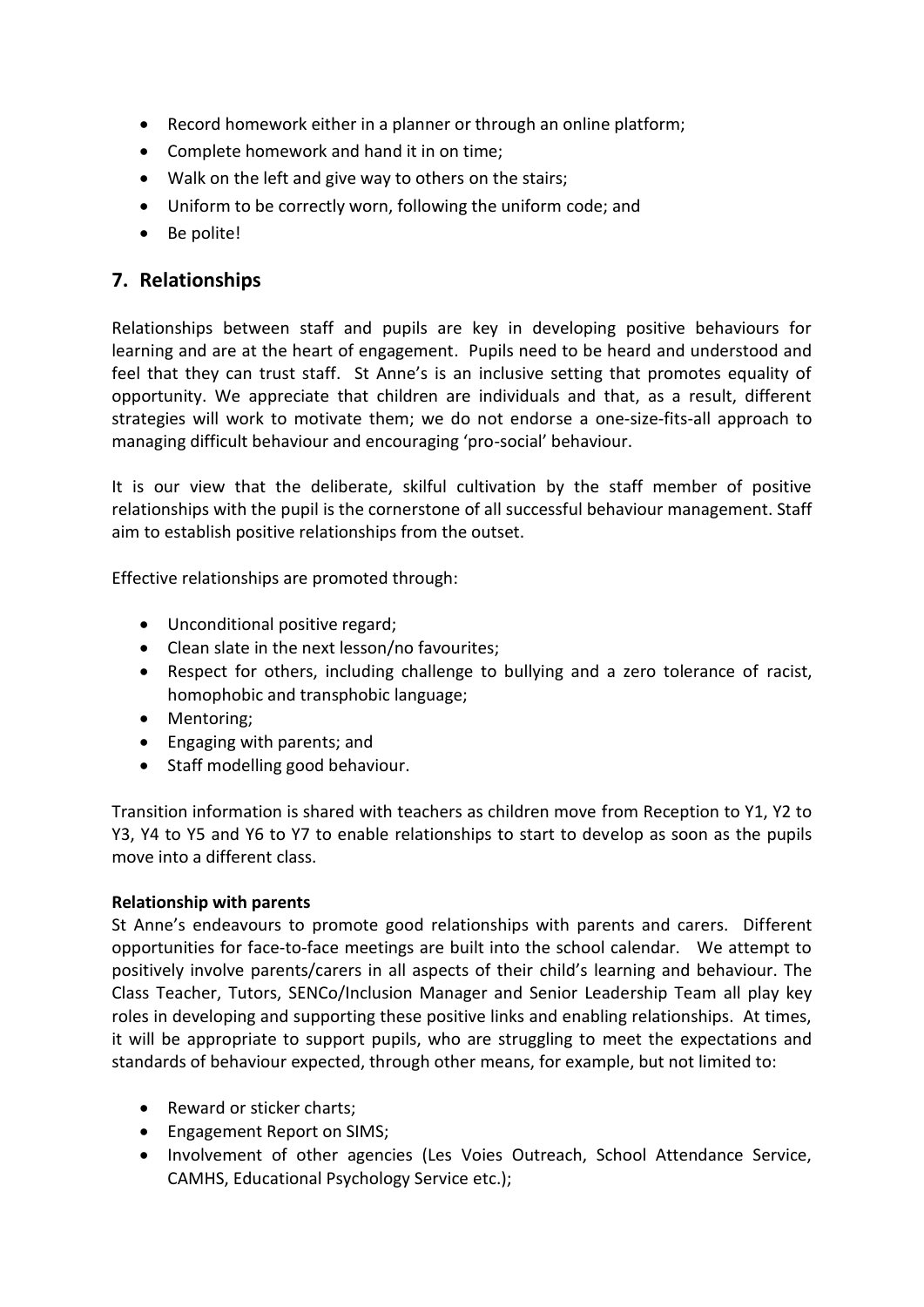• Pastoral Support Plan;

In some cases, a formal process of Determination may be the most appropriate course of action.

#### **8. Responses**

All staff need to ensure consistency in their responses. We recognise that preventative strategies and de-escalation techniques are more effective in changing behaviour than the use of punishments or threats, and rewards as bribes, which can be ineffective (except in the short-term). In secondary school, behaviour points can be given for consistently poor behaviour, but it is important that all members of staff give a verbal warning before issuing behaviour points, giving a chance for self-regulation. All staff will challenge inappropriate behaviour around school. It is useful if all staff give the same message, for example, insisting on tidy uniform and not listening to music in class.

We try to ensure that we offer the right responses to pupils to begin to enable behavioural change.

- Responses should have an overwhelming focus on the positive aspects of a pupil's work or behaviour;
- It is important that positive language is used to promote pro-social behaviour (use positive phrases rather than saying 'don't');
- Consequences are principally about **behaviour change** as opposed to punishments;
- Offering limited choice to pupils allows them a sense of control and gives them a voice;
- Responses should always be given in a calm and controlled manner;
- It is important that praise is **genuine**;
- The ratio of positive to negative comments should be at least 3-1;
- Staff aim to catch pupils doing the right thing;
- Praise should be precise;
- Where it is possible describe the effects of the behaviour not the behaviour itself.

#### **Strategies**

We use a range of classroom strategies to support us in engaging learners:

- Treat pupils with respect even when they are exhibiting behaviours that challenge;
- Ignore inappropriate behaviour when noticing it would cause more disruption or as part of a planned approach. However, this must always be followed up;
- Avoid talking above background noise;
- Focus on those who are behaving and working well and praise and encourage them;
- Use eye contact, facial gesture and or signals to express approval and disapproval initially;
- Have a quiet word with the pupil who is exhibiting behaviours that challenge, telling them that the behaviour is not acceptable and should stop;
- Describe the effects of the behaviour not the behaviour itself ("*when you are making a noise or messing about, the others can't hear or learn");*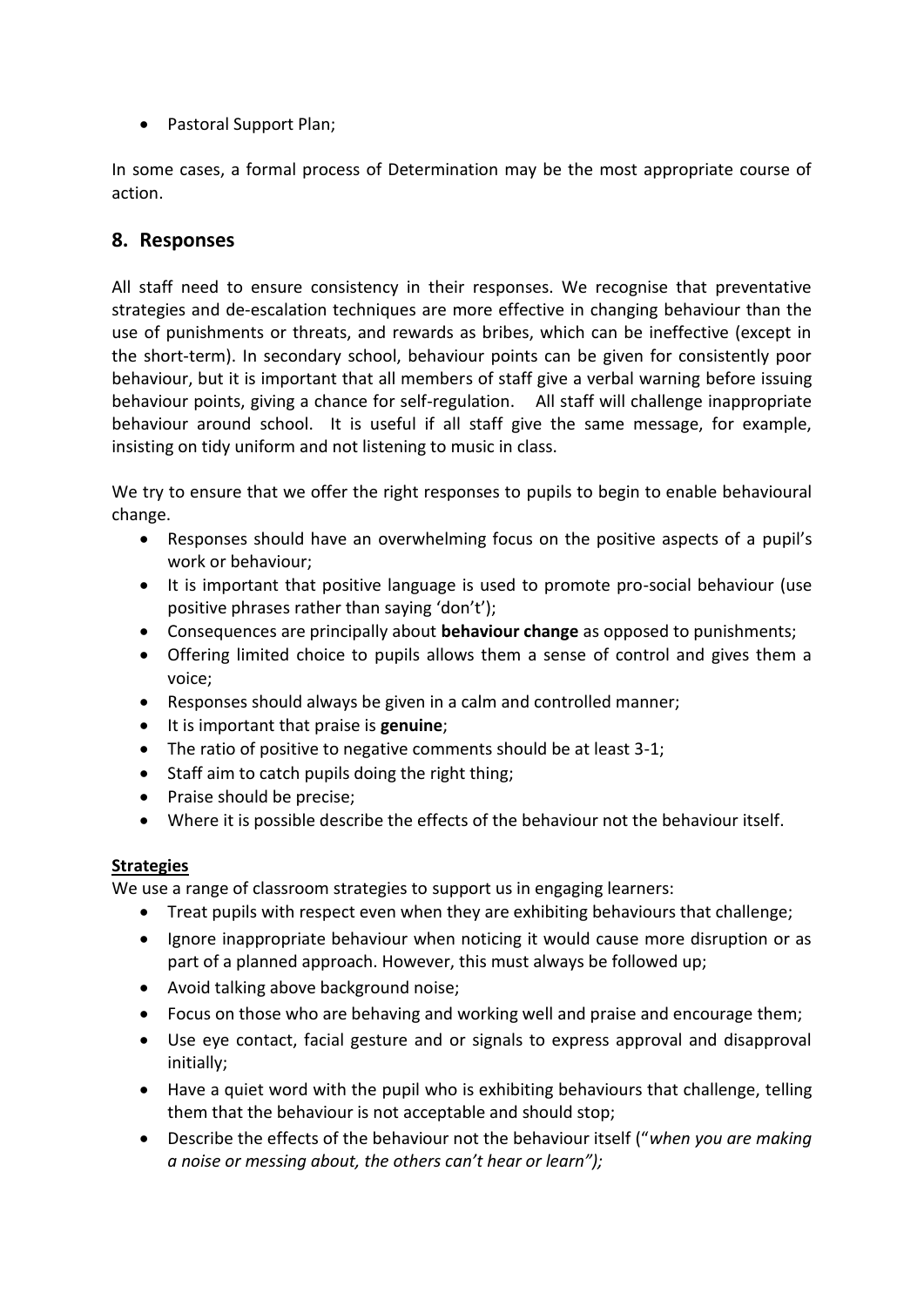- Pupils may be given time to reflect on their behaviour in isolation from other pupils;
- Follow up inappropriate behaviour with a pupil on their own where possible rather than in front of the class;
- Follow the Team Teach guidelines if physical intervention is needed, and only after use of de-escalation techniques;
- Where appropriate be familiar with an individual pupil's Positive Handling Plan;
- Only raise the voice in exceptional circumstances and always in a controlled manner;
- Model reflective practice and encourage learners to reflect on their actions;
- Remember that all behaviour is communication.

Primary and secondary Teachers/LSAs can award house points/merits for specific reasons, but it is important that these are valued by pupils. As such, they will be given out for exceptional engagement with learning, homework or around school.

Responses can be either positive or negative:

- Verbal feedback;
- Star of the Week (Primary);
- Kindness Cup (Primary);
- Merits/house points earnt for specific reasons;
- Certificates (give precise reasons);
- Praise postcards;
- Positive phone call home;
- Special responsibilities/privileges including monitors, prefects, pupil councils;
- $\bullet$  Individual rewards choose an item for number of merits minus behaviour points;
- $\bullet$  House reward winning house has a treat.

#### **Positive Negative Negative**

- Verbal warning;
- Behaviour points;
- Payback of time at break/lunch;
- Loss of Golden Time (primary);
- Phone call home/parent consultation;
- Move the pupil within the classroom;
- Removing the pupil from class to a buddy classroom or the TLC;
- Expecting work to be completed at home, or at break or lunchtime
- Break/lunch/after school detention;
- Placing pupil on Engagement Report;
- SLT detention;
- Internal isolation:
- Alternative provision;
- Exclusion.

Whilst we recognise the importance and efficacy of rewards, we do not want the pupils to become overly dependent on them. We try to move them from extrinsic (reward based) motivation to intrinsic motivation (self-motivated).

Sanctions and consequences are sometimes needed to deal with serious and repeated misbehaviour. In applying them we also give the opportunity to make **reparation** and to set targets for desirable behaviour. We make every effort to ensure that the imposition of sanctions and consequences is done in a manner that is uncontaminated by our own feelings of hurt and inadequacy or by negative feelings towards the pupil, and avoid shaming the pupil; it should **focus on what we want to see** not, what we don't want to see.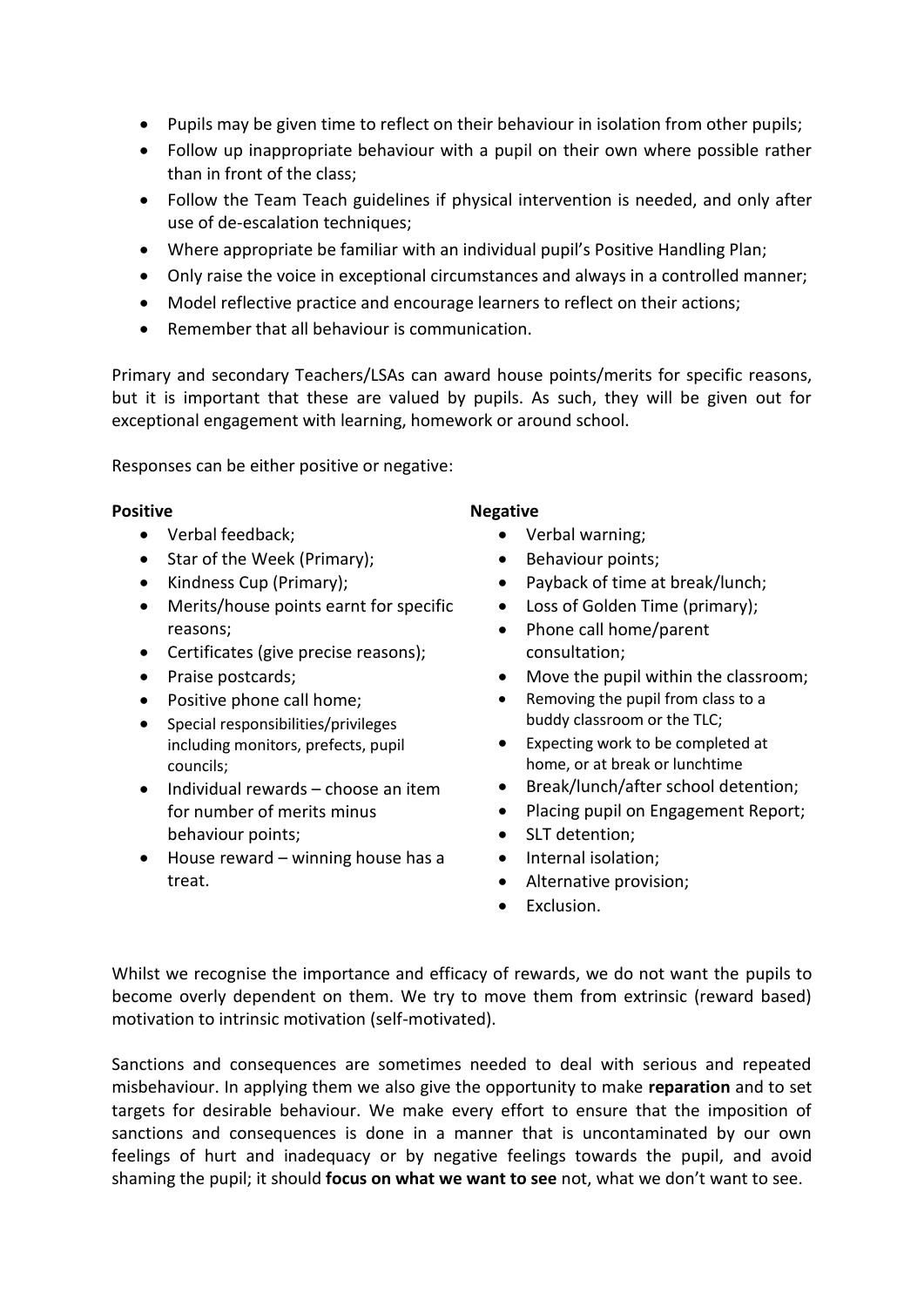Pupils should be given the chance to make reparation with a member of staff or another pupil, when appropriate. This can sometimes mean apologising in writing or in person, or attending a restorative meeting.

#### **Prevention**

We choose Team Teach strategies to diffuse or de-escalate potential incidents. We try to minimise the occurrences of highly challenging behaviour by:

- Establishing positive relationships with pupils;
- Creating a positive, supportive climate;
- Having well planned, meaningful lessons differentiated to meet the needs of the pupils;
- Making connections with previous learning;
- Ensuring equipment or materials needed are available and in working order;
- Having well-established routines for behaviour;
- Teaching the pupil strategies to deal with anger and frustration, including use of Time Out Cards if appropriate;
- Using appropriate humour and relationships to ensure all pupils feel a sense of belonging in their school community.

We also maintain the importance of not accepting anti-social, aggressive behaviours that disrupt both the individual's learning and that of their peers.

#### **Management of Serious Disruptive Behaviour and Aggression**

We use many strategies and options to manage these situations. St Anne's use the principles of de-escalation set out by Team Teach (found in the Positive Handling Policy). The selection of specific management techniques depends in part on the personality and character of the individual staff member and his/her relationship with the pupil. No strategy or set of strategies guarantee success. However, the following principles inform and govern our management decisions. Selected de-escalation strategies are included in an individual pupil's Positive Handling Plan (where behaviours are serious, on-going and may require physical intervention).

- Remain **objective and calm** in both speech and actions. We recognise that firmness does not require shouting or threats.
- Attempt to see through the behaviour presented by the pupil to the possible meaning or message being expressed. So we ask ourselves what the behaviour means to help us think and respond appropriately.
- Listen and respond quietly to the pupil. Try to avoid overwhelming the pupil with loud and insistent directives.
- Avoid looking for an immediate solution unless the situation is dangerous, when we adopt a reactive strategy. If appropriate we tell the pupil that we will deal with the issues later and we re-direct them back to work. While making this decision we will be making an on-going dynamic risk assessment of the behaviour and the situation to minimise risk.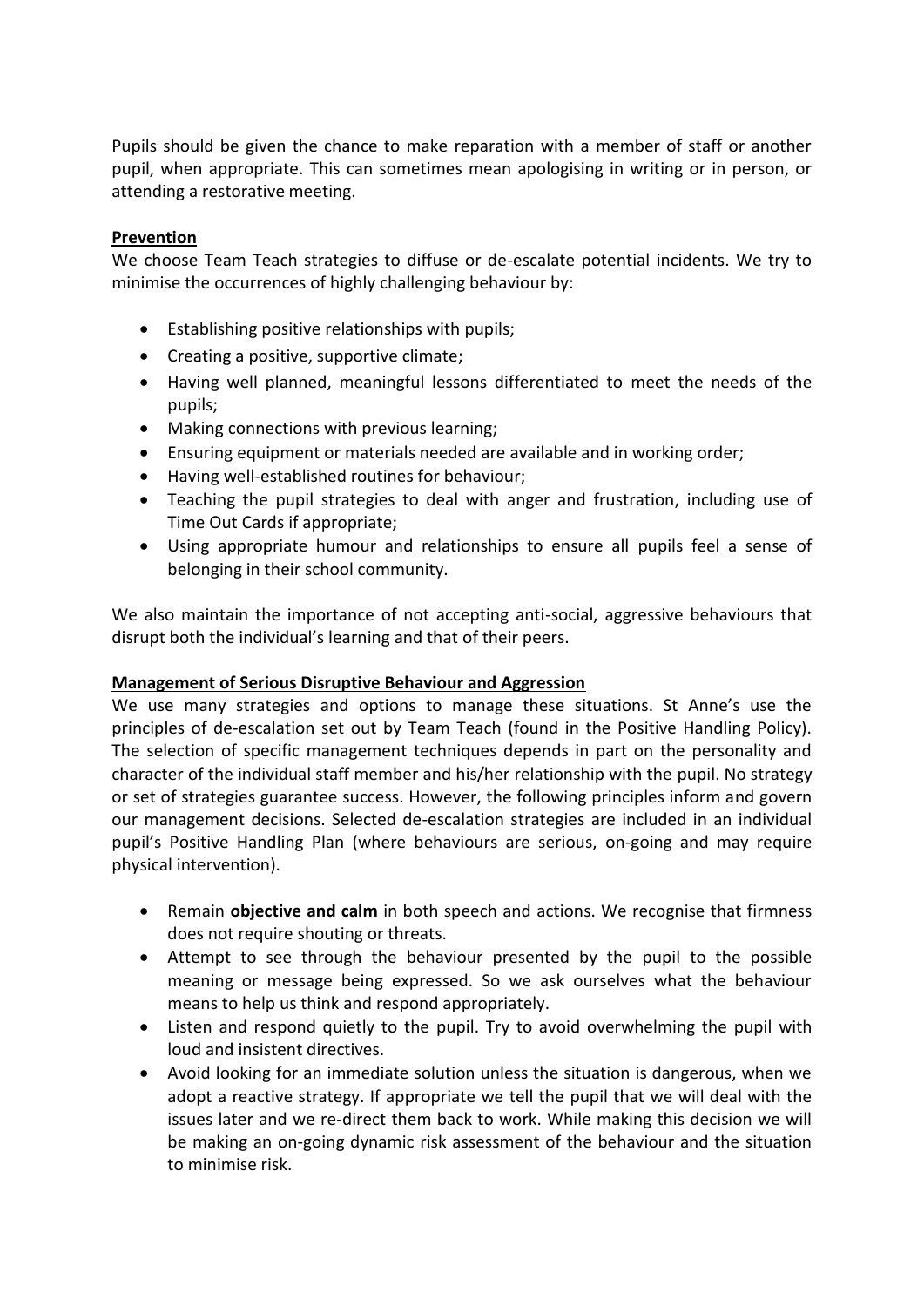- At all times, when responding to behaviour, analyse don't personalise. This way we stay flexible for as long as possible avoid escalating the confrontation.
- Try to maintain positive attitudes that are constructive. We remind the pupil of previous good behaviour or similar situations that they dealt with well.
- Always remind the pupil of options and consequences. We avoid directives or threats that are unachievable – give closed choices and take-up time where possible.
- Use a range of diversionary strategies. The more unusual are likely to be the most effective. Humour is a powerful tool, when used sensitively, to pre-empt a crisis.
- Involving other people in a non-threatening way can divert the confrontation and reduce the aggression.
- It is sometimes necessary to remove the pupil from the situation. Try to do this in a neutral way, that is uncontaminated by negative or hostile feelings. Our message is **'we care about you enough to not let you be out of control or hurt yourself or anyone else'**
- Always promote physical safety and do everything possible to prevent physical injury.

#### **9. Children with Special Educational Needs and Disabilities (SEND)**

We expect all children to follow the school expectations. However, this will be more difficult for some children at certain times. To support pupils with difficulties that affect their behaviour, additional measures may include, but are not limited to:

- Regular meetings between teacher and parent/carers;
- Home-school contact book or chart;
- Short term goals and targets linked to their IEP;
- Involvement of external agencies;
- Individual Risk Assessment:
- Meetings with the SENCo (Special Educational Needs Coordinator);
- Alternative provision;
- Social stories.

In some cases, expectations may need to be modified to manage a child's behaviour or to help them understand the rules (e.g. where a child has a Determination, is developmentally delayed or attachment and trauma experiences affect ability to follow rules). Some pupils may not comprehend the rules and structures of the school and be unable to meet expectations even with additional support. In these cases, individual adaptations may be made in consultation with the child, the class teacher, SENCo, Senior Leadership Team and parents/carers.

#### **10. Bullying**

Bullying is defined as the repetitive, intentional harming of one person or group by another person or group, where the relationship involves an imbalance of power. Bullying is, therefore:

Deliberately hurtful;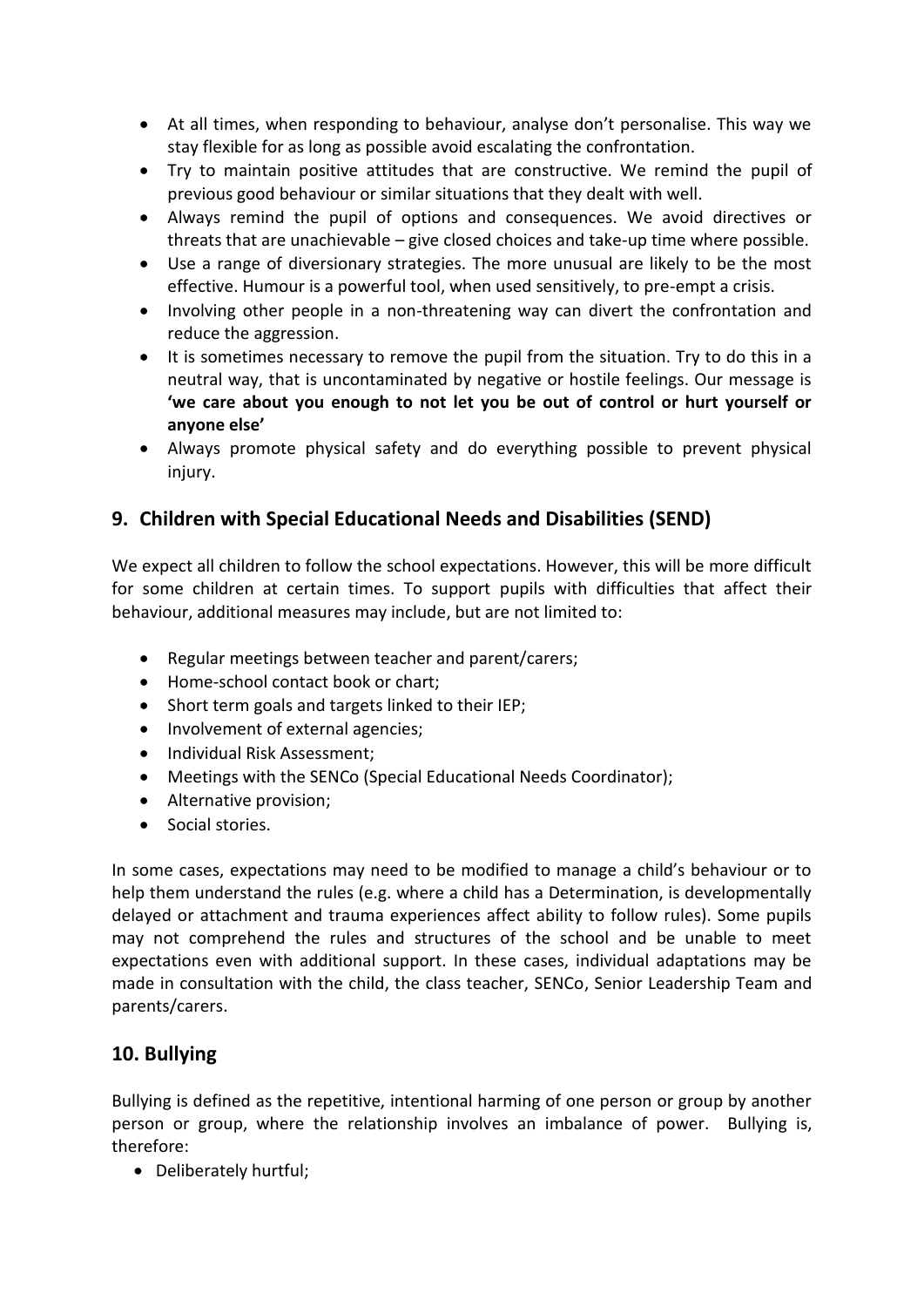- Repeated, often over a period of time; and
- Difficult to defend against.

| <b>Type of bullying</b>   | <b>Definition</b>                                                                                                                                                                   |  |  |
|---------------------------|-------------------------------------------------------------------------------------------------------------------------------------------------------------------------------------|--|--|
| Emotional                 | Being unfriendly, excluding, tormenting                                                                                                                                             |  |  |
| Physical                  | Hitting, kicking, pushing, taking another's belongings, any use of<br>violence                                                                                                      |  |  |
| Racial                    | Racial taunts, graffiti, gestures                                                                                                                                                   |  |  |
| Sexual                    | Explicit sexual remarks, display of sexual material, sexual gestures,<br>unwanted physical attention, comments about sexual reputation<br>or performance, or inappropriate touching |  |  |
| Homophobic/transphobic    | When bullying is motivated by prejudice against LGBT+ people, or<br>against those perceived to be LGBT+.                                                                            |  |  |
| Direct or indirect verbal | Name-calling, sarcasm, spreading rumours, teasing                                                                                                                                   |  |  |
| Cyber-bullying            | Bullying that takes place online, such as through social networking<br>sites, messaging apps or gaming sites                                                                        |  |  |

We are committed to providing a caring, friendly and safe environment for all our pupils regardless of age, race and culture so that they can learn in a relaxed and secure atmosphere. Bullying of any kind is unacceptable in our school. If bullying does occur, all pupils should be able to tell and know that incidents will be dealt with promptly and effectively. We are a TELLING school. That means that anyone who knows that bullying is happening is expected to tell the staff.

Details of our school's approach to preventing and addressing bullying are set out in our anti-bullying policy.

#### **11. Exclusions**

It is important to note that we have a duty of care to **all** pupils; therefore, if despite support, behaviours impact adversely on the safety and wellbeing of other pupils or adults, the Headteacher reserves the right to exclude pupils who put others at risk. It is for the Headteacher to decide whether to exclude a learner from school for a fixed period of time, in line with the existing policy, Managing School Exclusions.

Parents/carers have a clear role in making sure their child is well behaved at school. Parents/carers must take responsibility for their child, if excluded, and ensure that they are not in a public place without good reason during school hours. Parents/carers are expected to attend a reintegration interview following any fixed period exclusion from school.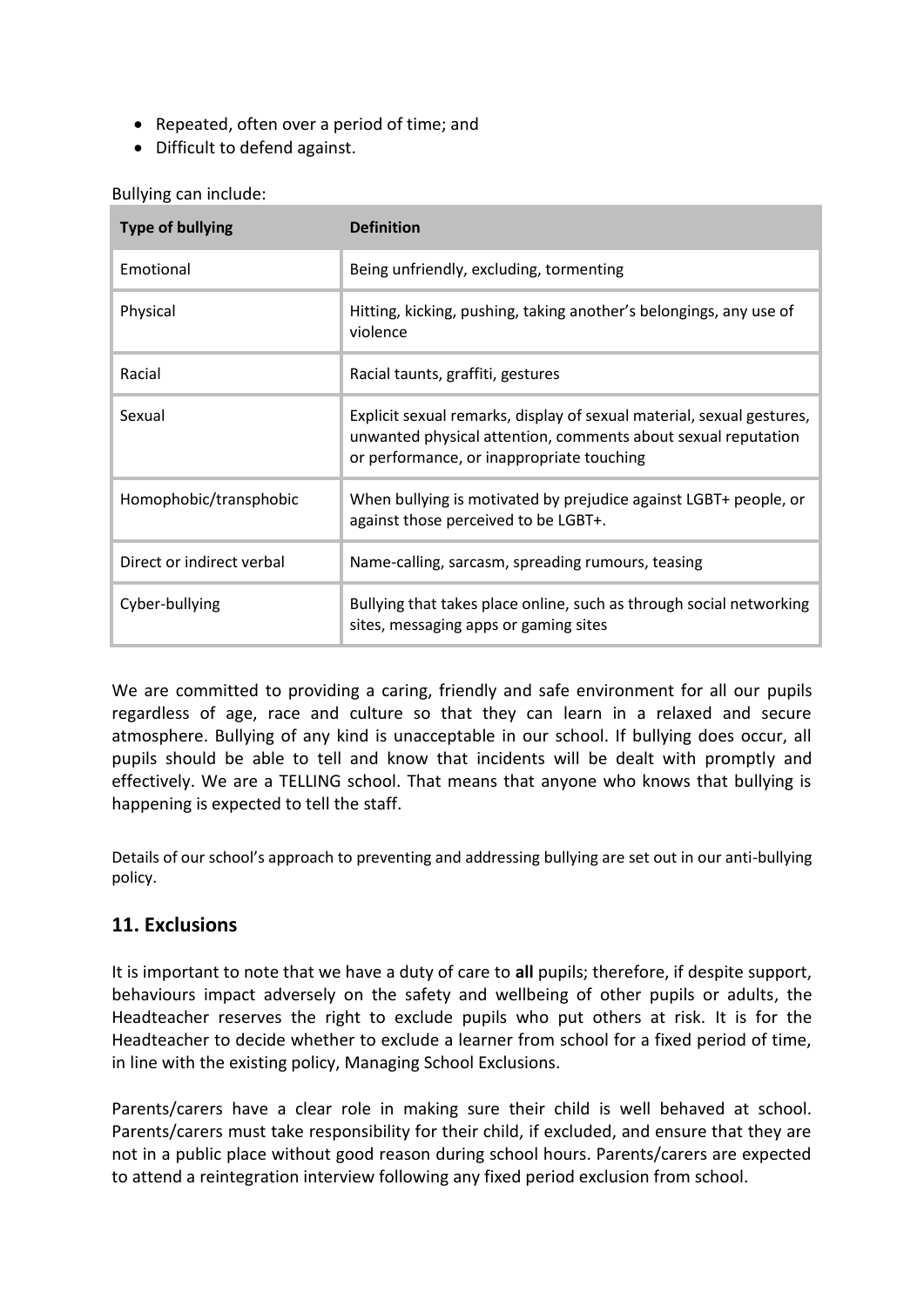#### **12. Allegations of abuse against staff**

Allegations of abuse must be taken seriously. Schools should ensure they deal with allegations quickly, in a fair and consistent way that provides effective protection for the pupil and supports the person who is the subject of the allegation. Every effort must be made to maintain confidentiality and guard against unwanted publicity while an allegation is being investigated. Suspension must not be used as an automatic response when an allegation has been reported. Where necessary, or appropriate, reference should be made to the policy: Conduct and Capability for Headteachers, Teachers and Lecturers.

#### **13. Malicious allegations**

Where a pupil makes an accusation against a member of staff and that accusation is shown to have been malicious, the Headteacher will discipline the pupil in accordance with protocols. Please refer to our [safeguarding policy/statement of procedures for dealing with allegations of abuse against staff] for more information on responding to allegations of abuse. The Headteacher will also consider the pastoral needs of staff accused of misconduct.

#### **14. Roles and responsibilities**

#### **The Management Committee**

The Management Committee is responsible for reviewing and approving this Engagement Policy in conjunction with the Headteacher. They also monitor the policy's effectiveness, holding the Headteacher to account for its implementation.

#### **The Headteacher**

The Headteacher is responsible for reviewing this Engagement Policy in conjunction with the Management Committee and Senior Leadership Team. The Headteacher will also approve this policy.

The Headteacher will ensure that the school environment encourages positive behaviour for learning and that staff deal effectively with poor behaviour. The Headteacher, along with the Senior Leadership Team, will monitor how staff implement this policy to ensure rewards and sanctions are applied consistently.

#### **Staff**

All teaching staff and Learning Support Assistants are responsible for:

- Implementing the Engagement Policy consistently;
- Modelling positive behaviour;
- Providing a personalised approach to the specific behavioural needs of particular pupils;
- Recording poor behaviour incidents on SIMS.

The Senior Leadership Team will support staff in responding to behaviour incidents.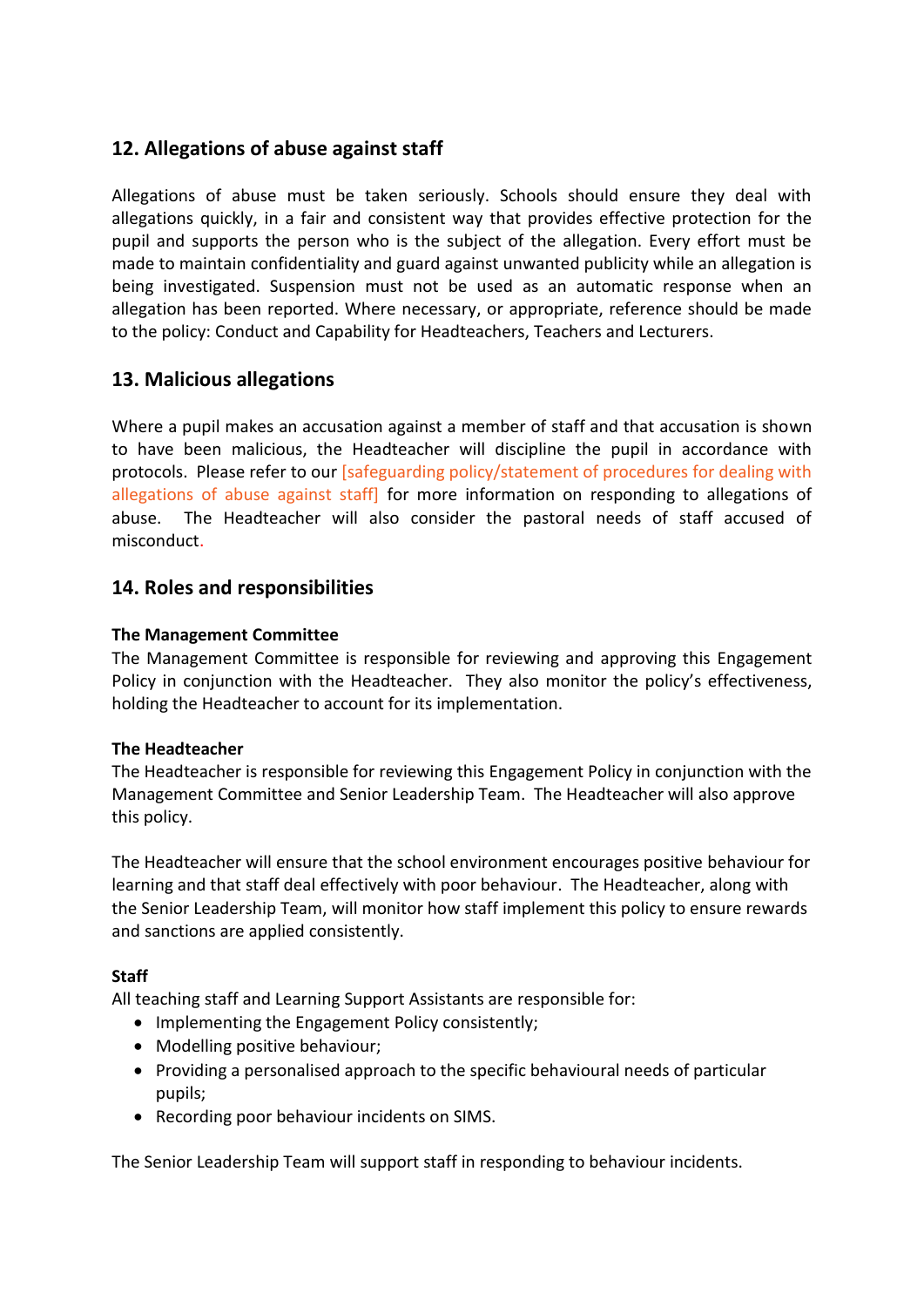#### **Parents/carers**

Parents/carers are expected to:

- Support their child in adhering to the whole school expectations;
- Inform the school of any changes in circumstances that may affect their child's behaviour;
- Discuss any behavioural concerns with the class teacher or tutor promptly.